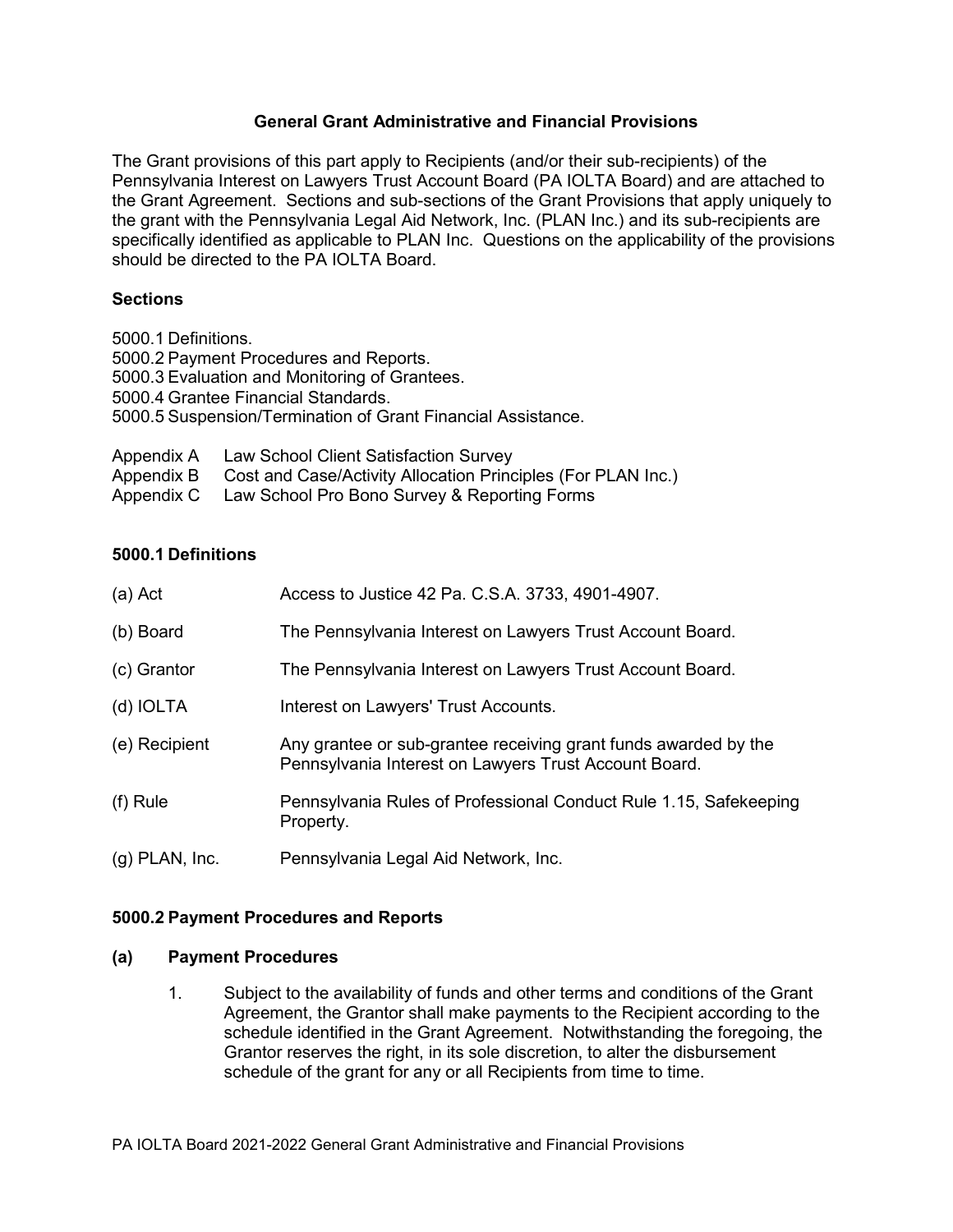- 2. Prior to the release of any funds applicable to the grant, the Recipient shall have;
	- i. submitted a grant budget and service plan, and such budget and plan must be approved by the Grantor, and
	- ii. executed and returned the Grant Agreement to the Grantor.
- 3. The Recipient shall use grant funds for the specific purposes and in the amounts set forth in the approved budget and service plan and shall not materially deviate from such budget and service plan.
- 4. Deviations from the budget amounts shall be deemed material when such deviations are:
	- i. in excess of 20% of the budgeted amount for all items with a budget of \$1,000 or more, or
	- ii. in excess of \$500 for items budgeted less than \$1,000.
	- iii. PLAN, Inc. must seek authorization from the Board in writing of any change to the approved allocations to programs, even if the deviation is less than 20%. The authorization request must provide a detailed explanation for the change sought.
- 5. The Recipient may request a revision of its approved budget. The request shall be in writing, fully delineating the request and reasons for the revision, to the Executive Director of the Grantor. The Executive Director may request such additional information he or she may deem necessary to approve the revision request. Requests for budget revisions must be made prior to incurring expenses that would cause a material deviation, and be sent to the Grantor for consideration no later than May 31 of the grant year.

### **(b) Reports and Financial Statements**

- 1. The Recipient shall report its funded grant service plan activities and financial activities according to the time schedule specified in the Grant Agreement. Delays in the submission of the report(s) to the Grantor will cause delays in the disbursement of funds to the Recipient.
- 2. Recipients shall use the reporting tool designated by the Board.
- 3. Between scheduled reporting dates, events may occur which have a significant impact on the grant. The Recipient shall inform the Grantor as soon as the following types of conditions become known:
	- i. problems, delays or adverse conditions which will materially impair the Recipient's ability to perform in accordance with the approved service plan and/or budget. The disclosure shall be accompanied by a statement of the action taken or contemplated and any assistance needed to resolve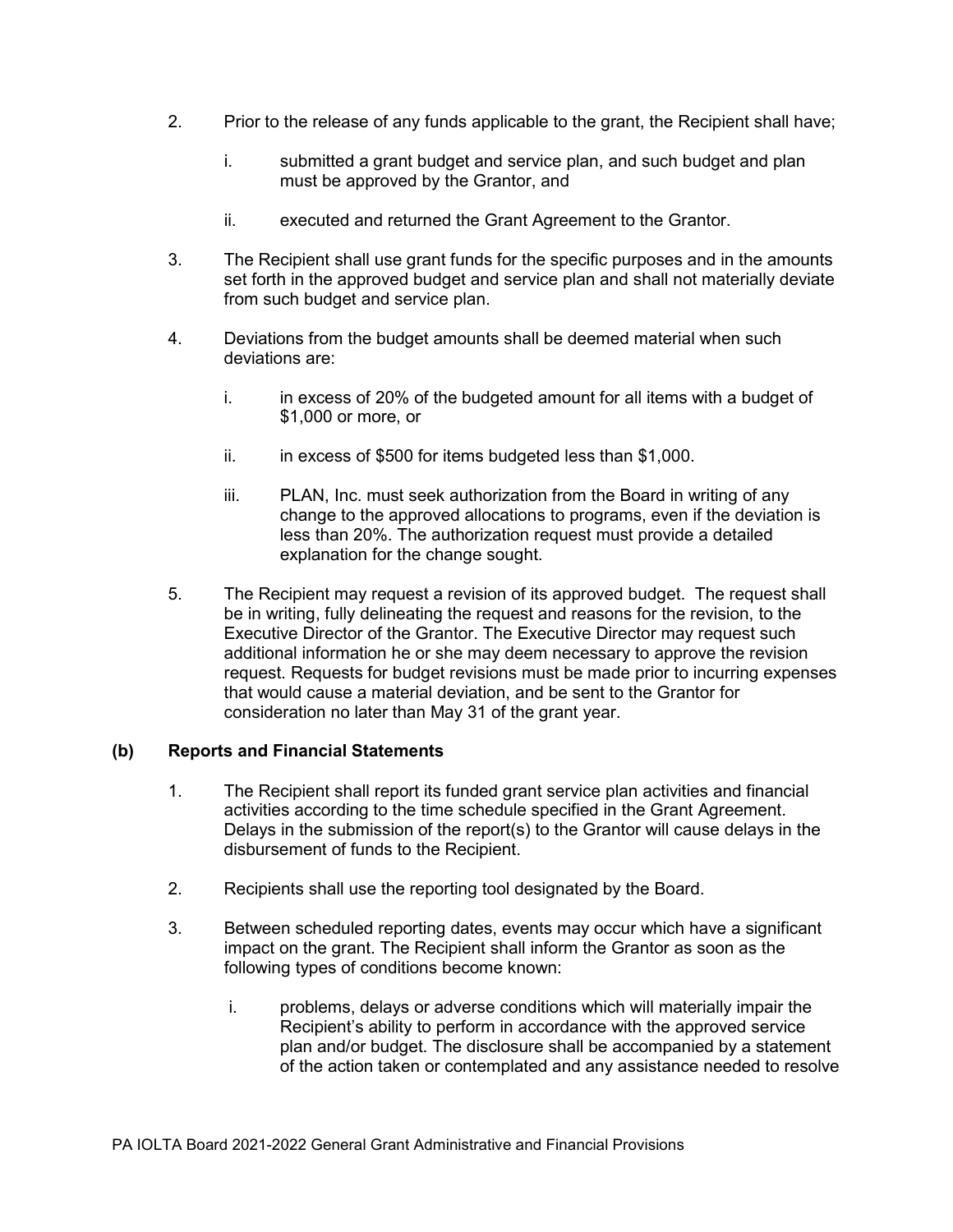the situation;

- ii. any facts or events which would render the Recipient ineligible for a grant if the Recipient were making application for a grant at that time.
- 4. Recipient shall submit financial statements that have been subject to an audit or review by an independent certified public accountant. The financial statements are due on October  $15<sup>th</sup>$  and must be for the Recipient's most recently completed fiscal year. Recipients whose fiscal year ends in the months of July, August, or September may submit financial statements for the immediately preceding fiscal year. Any Recipient whose total gross expenditures exceed \$500,000, regardless of the source(s) funding those expenditures, shall submit audited financial statements.
- 5. The fiscal audits for PLAN Inc. and its sub-recipients must be completed in accordance with the most current Generally Accepted Government Auditing Standards (GAGAS) and include a supplemental schedule of IOLTA and/or AJA grant income, revenues, expenditures, and deferred revenue in a format satisfactory to the PA IOLTA Board. If a sub-recipient's audit report will display AJA, IOLTA and Bank of America Donation income in an amount that is different from the grant amount allocated to the sub-recipient in this agreement, the subrecipient must provide written notice to PLAN Inc.'s Controller by August 31 following the grant year.
- 6. Law Schools are required to provide a certified accounting statement from the school's accounting or grant office with each financial report.
- 7. By October 31 following the completion of the grant year, PLAN, Inc. must provide a reconciliation of proposed and actual case goals for each program. An explanation must be provided for any program that has not met their case goals for the grant year.
- 8. Law Schools are required to report on their graduates' efforts to provide *pro bono* legal assistance to low-income clients in civil matters. Data must include the number of graduates one, three and five years out of law school who handled at least one *pro bono* case in the prior year, the number of *pro bono* cases each handled in the prior year, the graduate's type of employment, whether the *pro bono* cases handled were the result of a referral by a *pro bono* or legal aid organization, and whether that graduate participated in an IOLTA-funded clinic, externship or *pro bono* placement while in law school. Law Schools should survey all alumni in a particular class, and different alumni classes each annual reporting period. A sample survey template (which may be modified to include additional questions) and the mandatory reporting form are attached at Appendix C. The PA IOLTA Board will provide these forms to the Law Schools.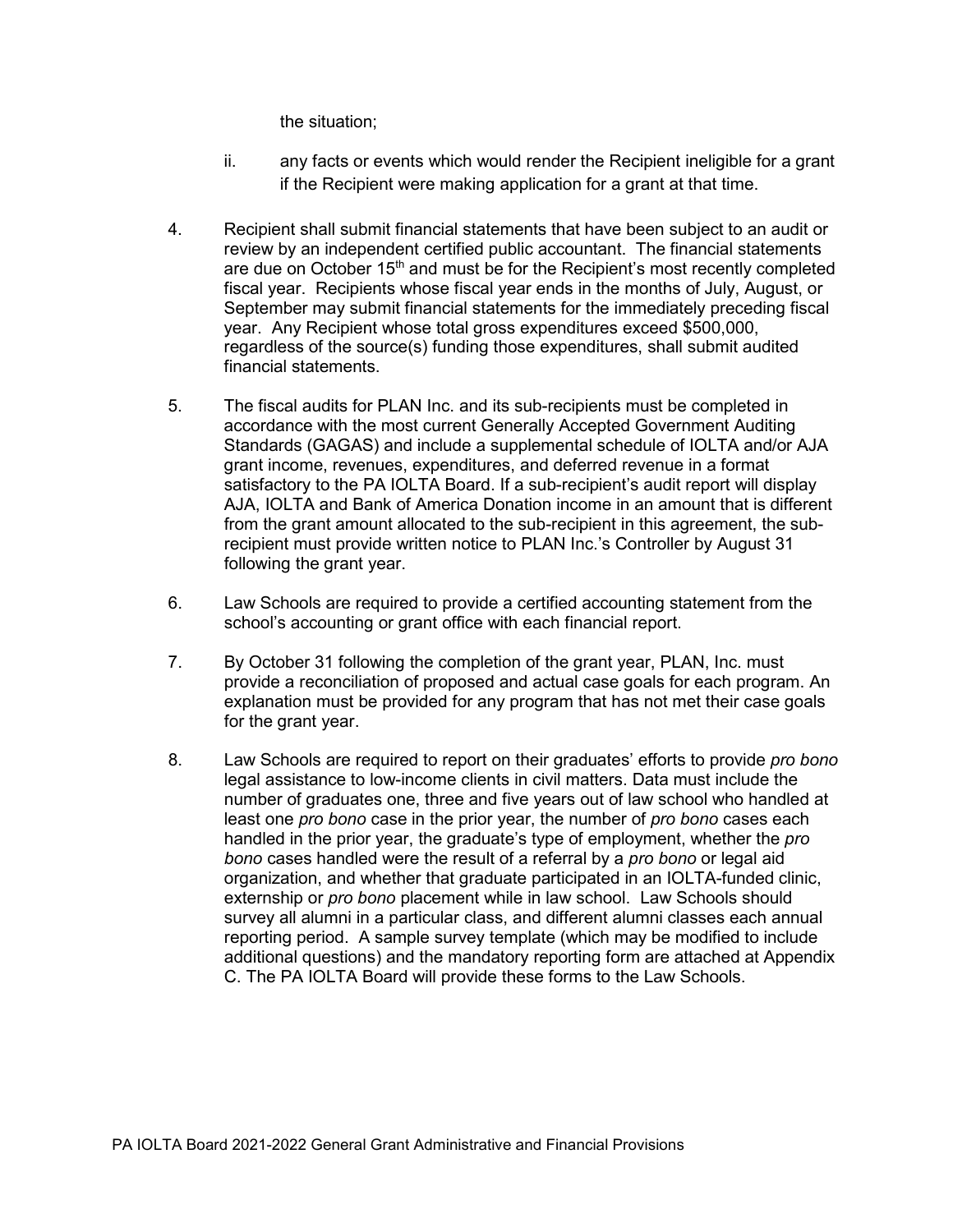#### **5000.3 Evaluation and Monitoring of Grantees**

The Grantor relies on the submission of interim reports of grant activities and financial activities to evaluate and monitor grantee performance. Additionally, the Grantor relies on the submission of the Recipient's annual independently audited or reviewed financial statements and other program monitoring and evaluation reports and information to assess the Recipient's program operations, compliance with the grant provisions and Board guidelines.

However, to assure grant funds are used for the delivery of quality legal services and to gain firsthand knowledge of the Recipient's operations other evaluation and monitoring activities may be required or performed.

#### **(a) Internal Performance Evaluation**

Recipients that receive general support grants, except law schools, are required to establish, maintain and demonstrate sufficient internal and/or peer review performance evaluation procedures as are necessary to assure the delivery of high quality legal services. Recipients are encouraged to consider the "Standards for Providers of Civil Legal Services to the Poor" as adopted by the American Bar Association as guidance in their performance evaluations. *PLAN Inc. Monitoring Process Protocols* are used by PLAN Inc. to evaluate its sub-recipients' ongoing compliance with the Grant Agreement and Grant Provisions, and other applicable authority. Important requirements of the agreed-upon protocols are an onsite evaluation by PLAN Inc. monitors for each subrecipient at least once every three years, timely reporting of the results of the monitoring visits to the Board, and follow up with the sub-recipients to assure all required corrective actions are timely implemented.

#### **(b) Site Visits**

Visits to one or more of a Recipient's places of operation or that of a subcontractor of a Recipient may be made as necessary as determined by the Grantor to inspect and review a Recipient's physical facilities, financial records, operational policies and procedures, including but not limited to firsthand observation of a Recipient's or subrecipient's delivery of civil legal services, and such other aspects of a Recipient's program as may be reasonably necessary to ensure compliance with the grant provisions of the Board, and the Grant Agreement.

#### **(c) Interviews with Recipient**

The Grantor may either by telephone, personal contact or otherwise, interview appropriate staff of the Recipient as reasonably may be necessary to ensure compliance with the grant provisions of the Board, and the Grant Agreement.

### **(d) Monitoring and Evaluation Reports**

The Recipient shall timely furnish to Grantor, reports, results of investigations or such other information resulting from any investigation, review, monitoring and/or evaluation by any entity, including a law enforcement agency or another funding source, of its program and/or operations.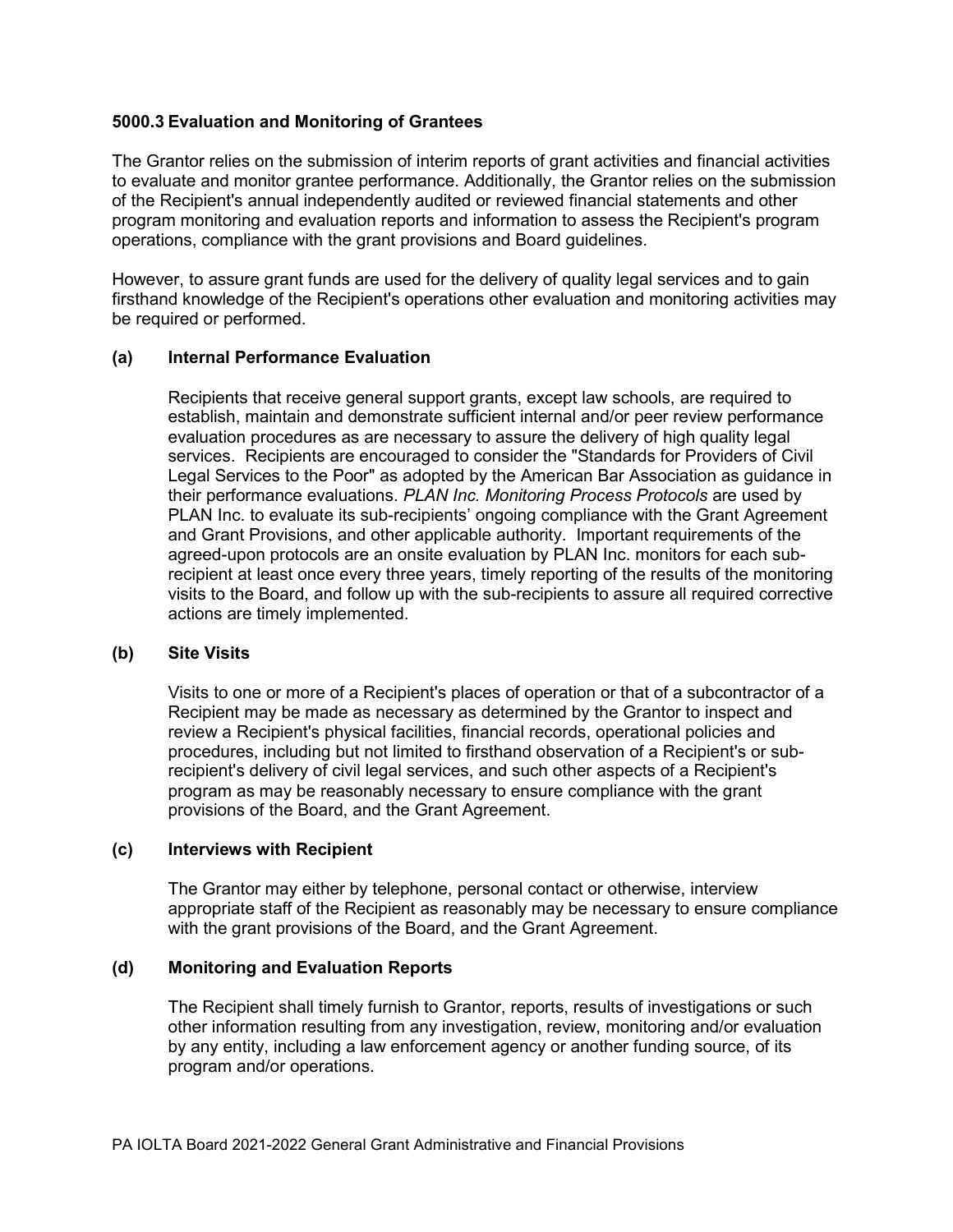### **(e) Client Surveys**

Law School Recipients shall survey their clients as to their satisfaction regarding the representation provided through clinical programs within sixty days after completion of the representation of the client. A sample survey format, which may be modified by the law school (provided that a copy of the modified survey is submitted to the Board), is attached at Appendix A.

#### **5000.4 Grantee Financial Standards**

#### **(a) Purpose**

This sub-section is intended to provide uniform standards for allowability of costs chargeable to grants.

#### **(b) Burden of Proof**

- 1. The Recipient shall at all times have the burden of proof under this sub-section.
- 2. If a Recipient defends a non-allowable cost on the basis that the funds used were not subject to grant prohibitions and restrictions, the Recipient has the burden of proving that the funds actually expended were in fact not subject to the prohibitions and restrictions.

### **(c) Standards Governing Allowability of Costs under Grants or Contracts**

#### 1. General Criteria

Expenditures by a Recipient are allowable under the Recipient's grant or contract only if the Recipient can demonstrate that the cost was:

- i. Actually incurred during the effective term of the grant or contract (or is allowed by this sub-section) and the Recipient was liable for payment;
- ii. Reasonable and necessary for the provision of legal services for clients or for the accomplishment of another function specified in the grant or contract agreement as approved by the Grantor;
- iii. Allocable to such function(s);
- iv In compliance with the grant provisions of the Board, and the terms and conditions of the grant or contract;
- v. Consistent with policies and procedures that apply uniformly to both grant financed and other activities of the Recipient;
- vi. Accorded consistent treatment;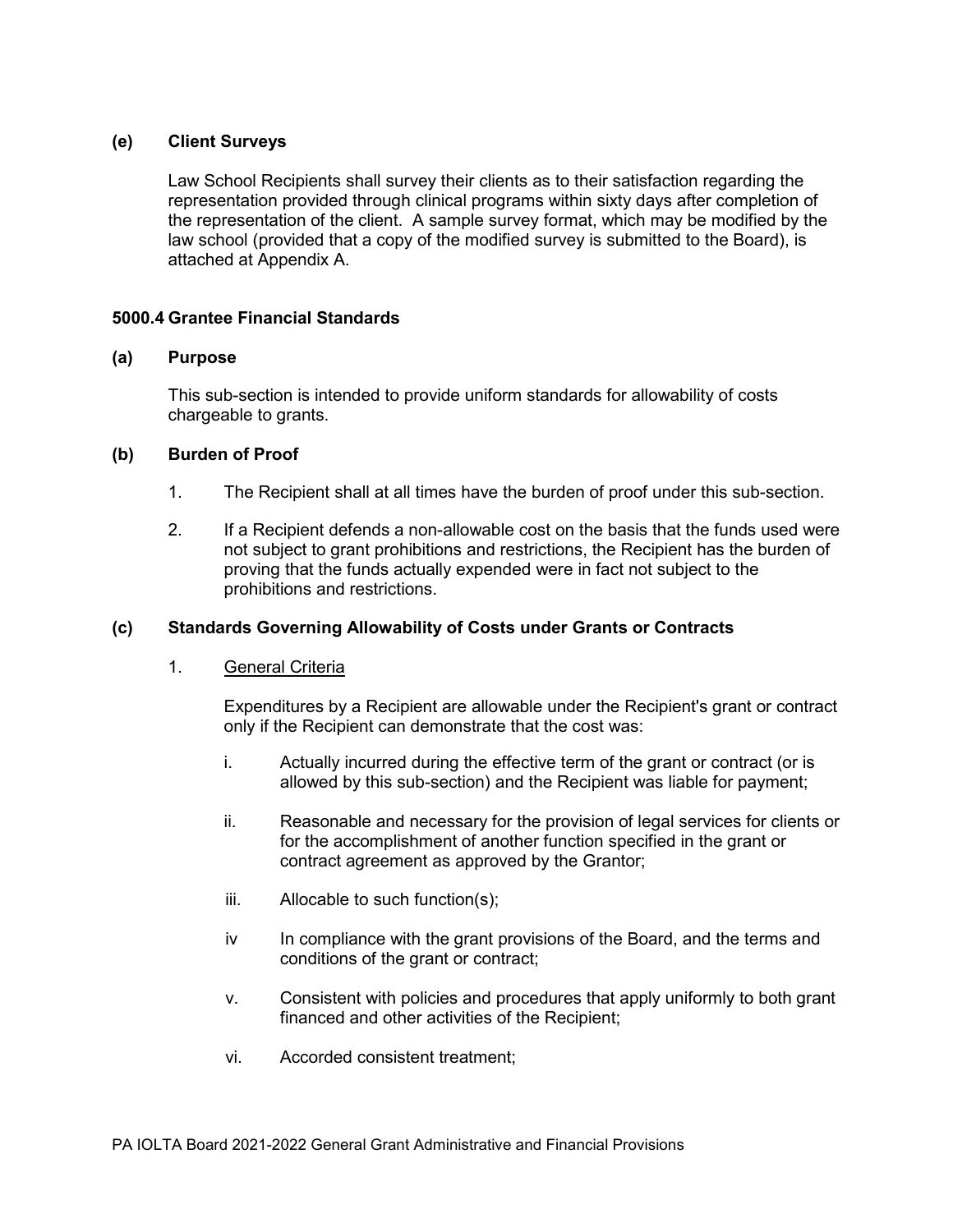vii. Determined in accordance with generally accepted accounting principles.

### 2. Reasonable Costs

A cost is reasonable if, in its nature or amount, it does not exceed that which would be incurred by a prudent person under the circumstances prevailing at the time the decision was made to incur the cost. If a cost is determined as unallowable solely on the ground that it is excessive, only the amount that is larger than reasonable shall be unallowed.

### 3. Allocable Costs

- i. A cost is allocable to a particular cost objective, such as a grant, project, service, or other activity, in accordance with the relative benefits received. A cost is allocable to a grant or contract if it is treated consistently with other costs incurred for the same purpose in like circumstances and if it:
	- (1) Is incurred specifically for the grant or contract;
	- (2) Benefits both the grant or contract and other work and can be distributed in reasonable proportion to the benefits received; or
	- (3) Is necessary to the overall operation of the Recipient, although a direct relationship to any particular cost objective cannot be shown.
- ii. Any cost allocable to another particular grant or contract or other cost objective under these principles may not be shifted to this grant or contract unless specifically authorized by the Grantor's Executive Director.
- iii. Law schools may only use IOLTA funding to support the direct costs of clinics and/or internships/externships/fellowships. Such costs include faculty wages and fringe benefits, costs associated with support staff and adjunct professors for the clinic, supplies, travel expenses of the direct faculty and students, conference expenses, insurance, postage, telephone, printing and copying, subscriptions, technical support, and similar costs. Non-direct costs, such as an allocation of administrative or general law school cost pools (such as costs associated with the dean's office, the accounting office, maintenance, or a cost associated with a law school owned facility), may not be supported with IOLTA funding.

### 4. Applicable Credits

i. A Recipient must deduct all applicable credits, as defined in paragraph (ii) below, from the costs it charges to a grant or contract from the Grantor;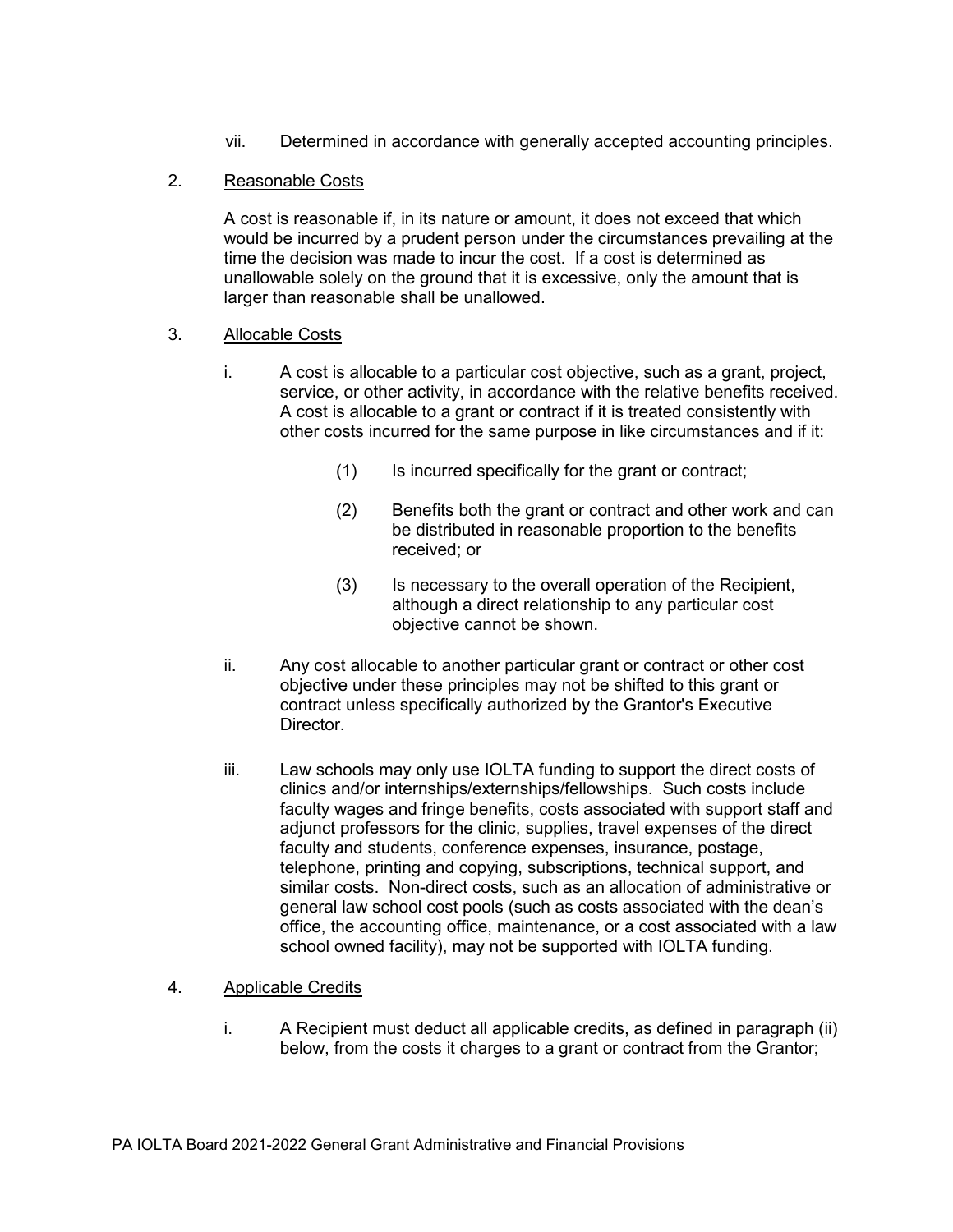ii. The term "applicable credits" refers to those receipts or reductions of expenditures, which operate to offset or reduce expense items that are allocable to grants or contracts as direct or indirect costs. Typical examples of such transactions are purchase discounts, rebates or allowances, recoveries or indemnities on losses, insurance refunds, and adjustments of overpayment or erroneous charges. To the extent that such credits accruing to or received by the Recipient relate to allowable costs, they shall be credited to the grant or contract as a cost reduction or as cash refund as appropriate.

#### 5. Guidance

The Office of Management and Budget's Uniform Administrative Requirements, Cost Principles, and Audit Requirements for Federal Awards at 2 CFR 200 shall provide guidance for all allowable cost questions arising under this sub-section when relevant policies or criteria therein are not inconsistent with the grant provisions of the Board, or the grant agreement.

#### **(d) Unexpended Grants**

Grants are anticipated to be used by the Recipient during the term of the Grant Agreement. However, circumstances may occur such that not all of the grant funds may be expended during the grant term.

Additionally, the grant term may differ from the Recipient's fiscal year end and some grants may be one-time or special purpose, or in the nature of ongoing support to a Recipient.

### 1. One-time or Special Purpose Grants

Grants to organizations other than PLAN, Inc. are considered special purpose grants. All one-time or special purpose grants awarded by the Grantor shall have an effective date and termination date. No funds provided under a one-time or special purpose grant may be expended subsequent to the termination date of the grant without the prior written approval of the Grantor. All unexpended funds under such grants shall be returned to the Grantor by November 1 following the grant year. Requests to extend the grant period for the purpose of expending the grant funds must be received by May 31<sup>st</sup> of the grant year. If the extension request is approved, the Recipient may request a revision of its approved budget. The request shall be in writing, fully delineating the request and reasons for the revision, to the Executive Director of the Grantor. The Executive Director may request such additional information he or she may deem necessary to approve the revision request. Requests for budget revisions must be made prior to incurring expenses that would cause a material deviation, and be sent to the Grantor for consideration no later than the last business day of the month immediately preceding the month the extended grant term ends.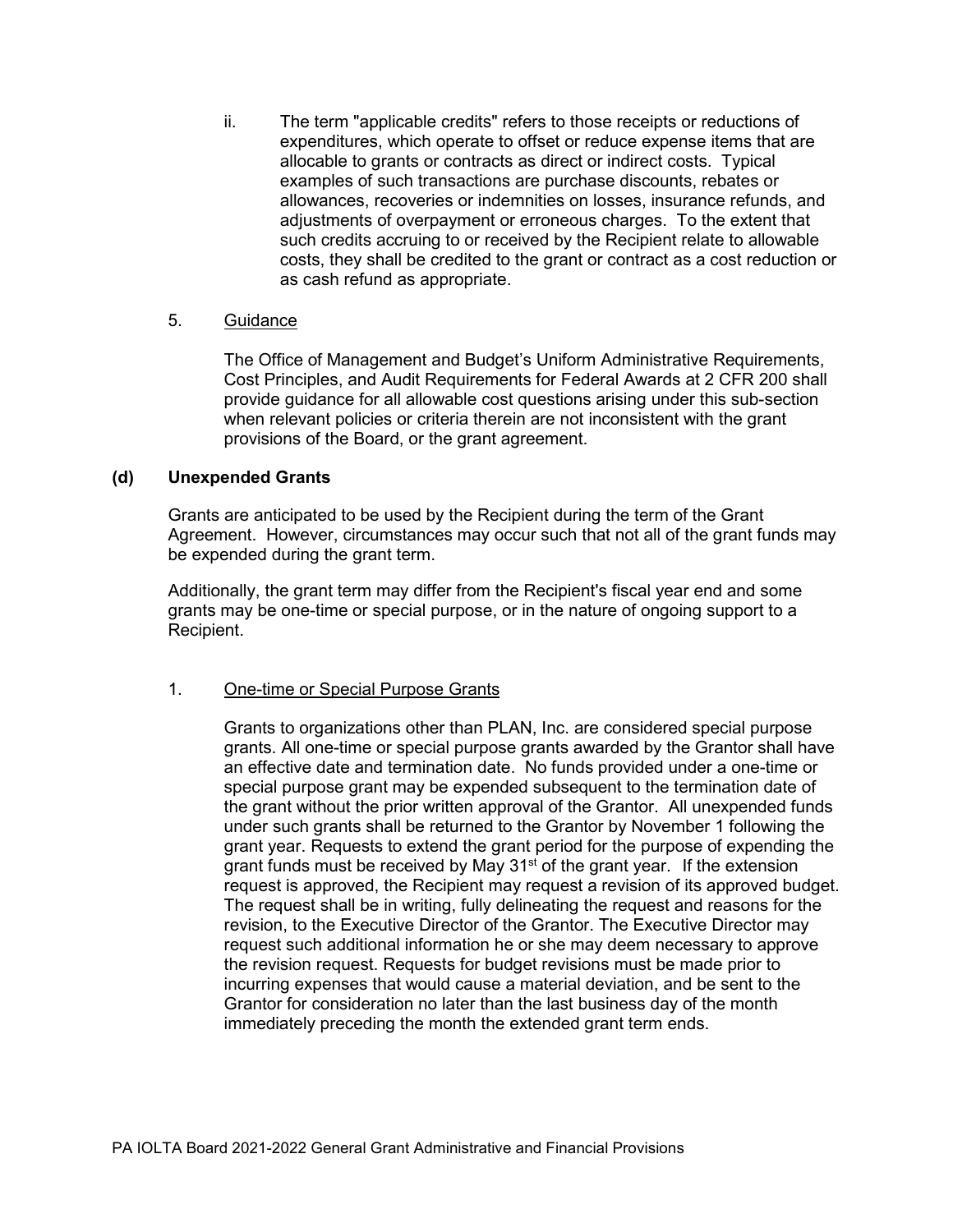### 2. General Purposes Support

Grants awarded to PLAN, Inc. for funding of the statewide legal aid system of legal services programs shall be subject to this policy. Unexpended general purpose support grants must be accumulated in a separately identified account (i.e. either a "net asset", "deferred revenue" or an "unearned support" account, hereinafter unexpended grant account).

- i. "Grant Support" for the reporting period for purposes of this sub-section shall be defined as the sum of: (1) the grant award(s) as recognized in the Recipient's annual audit report; (2) any additional income derived from a grant (interest, rents, etc.); and, (3) that proportion of any proceeds from the sale of assets, or other compensation or income attributable to any grant provided by the Grantor.
- ii. The unexpended grant account amount shall be determined solely by reference to the Recipient's annual audit. (The unexpended grant account amount reported in the Recipient's annual audit is subject to review and approval by the Grantor).
- iii. The "unexpended grant account balance percentage" shall be determined by expressing the unexpended grant account balance amount as a percentage of the Recipient's general purpose Grant Support from the Grantor for the reporting period.
- iv. The Recipient and sub-Recipients may carryover an unexpended grant account balance between the Recipient's fiscal years up to 10% of Grant Support from the Grantor.
- v. Any Recipient's unexpended grant account balance in excess of 10% of Grantor's support shall be repaid to the Grantor in a lump sum by November 1 following the grant year. Such repayments shall be subject to the Board's Allocation Standards. However, the Board's Executive Director may issue a waiver of the 10% ceiling at his/her discretion, up to 25% of Grant support. Waivers above 25% must be granted by the Board. Requests for waivers above 25% must be received by May  $1<sup>st</sup>$  of the grant year. Requests for waivers that are between the 10% and 25% ceilings must be received by May  $31<sup>st</sup>$  of the grant year.
- vi. The Recipient and sub-recipients shall establish at least one separate interest bearing bank account for the purpose of maintaining the accumulated IOLTA and AJA net assets as well as current IOLTA and AJA funding. The IOLTA and AJA cash in the separate interest bearing account(s) shall be reduced only upon actual payment of expenditures for IOLTA and AJA grant activities. If the Recipient does not have accumulated IOLTA and AJA net assets and does not intend to accumulate IOLTA and AJA net assets, it shall use a methodology approved by the Board of attributing interest to the IOLTA and AJA funding sources.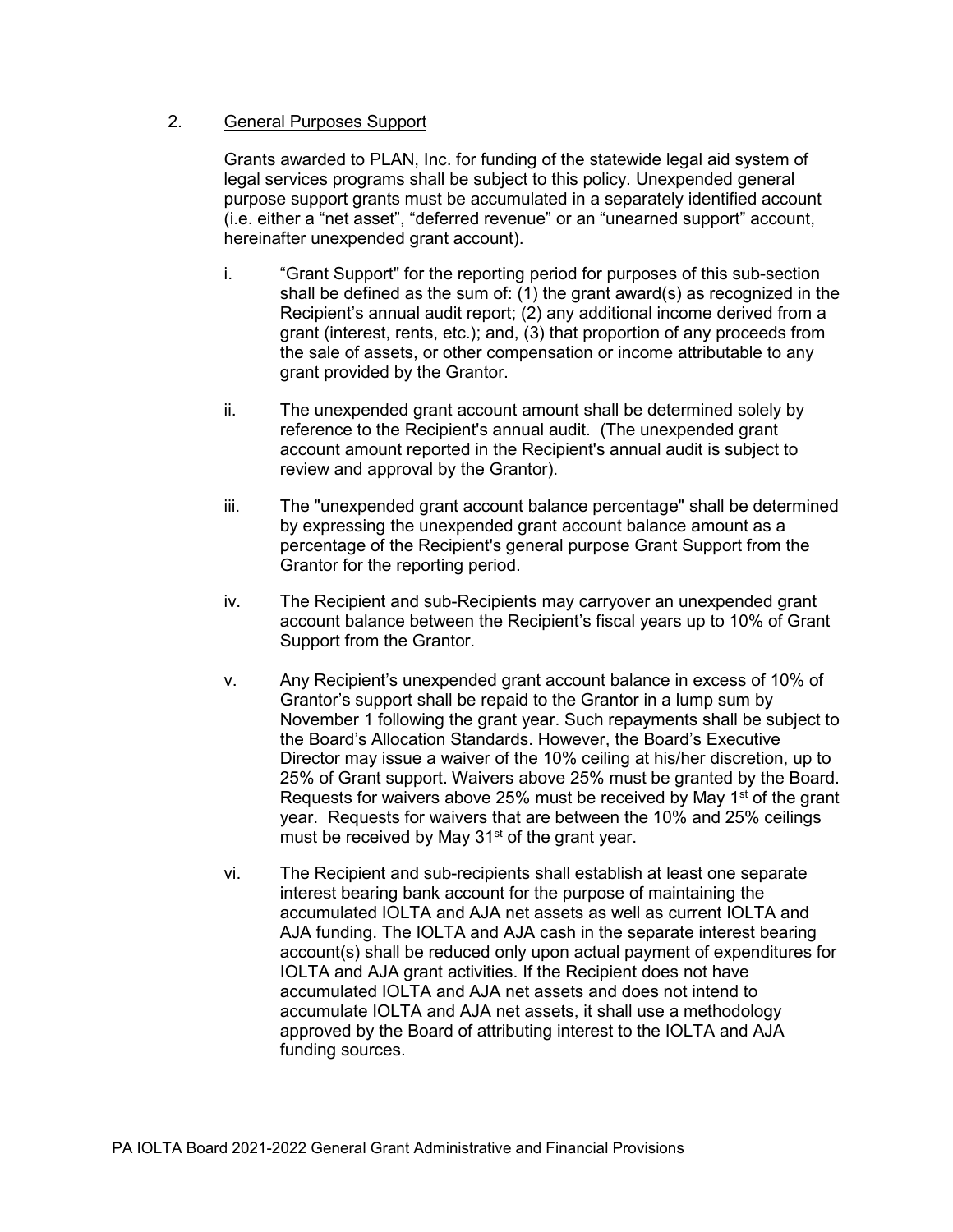### 3. Law School Grants

Law schools are permitted to submit a written request to the Board within sixty (60) days after the expiration of the grant to seek permission to reprogram unexpended grant funds in the next grant year. If such a request is not made, unexpended funds must be returned to the Board. The request must include a description of the proposed activities, a proposed budget, the anticipated number of students and faculty who will engage in the activities, the number of student and faculty hours to be spent in client representation, the number of faculty hours to be spent in student supervision, the anticipated total number of cases closed, and the total number of referrals of IOLTA eligible cases anticipated from IOLTAfunded legal aid offices.

### **(e) Record Maintenance and Retention**

- 1. The Recipient shall maintain records sufficient to justify expenditures incurred and services performed and preserve such books, documents and records until four years after expiration of the grant or until all questioned items asserted by the Grantor are resolved or no longer required by law. The Recipient shall give full and free access to the Grantor or its authorized representatives to such records.
- 2. Timekeeping Requirement for PLAN Inc. and its sub-recipient organizations; and Recipients and sub-recipients of Bank of America Surplus Distribution funds through the Community Redevelopment Legal Assistance ("CRLA") grant.
	- i. PLAN Inc. organizations and Recipients and sub-recipients of Bank of America Surplus Distribution funds through the CRLA grant shall maintain contemporaneous timekeeping records to demonstrate accountability for the use of IOLTA, AJA and CRLA funds of a Recipient by:
		- (1) Assuring that allocations of expenditures of IOLTA, AJA and CRLA funds are supported by accurate and contemporaneous records of the cases, matters, and supporting activities for which funds have been expended;
		- (2) Enhancing the ability of the Recipient to determine the cost of specific functions; and
		- (3) Increasing the information available to the Board for assuring Recipient compliance with applicable statutes, rules, regulations and grant agreement requirements.
	- ii. Definitions relating to "cases, matters and supporting activities" in this section are the same as those found at LSC Timekeeping Regulations CFR 45 §1635.2, as they are updated from time to time.
	- iii. Timekeeping Requirement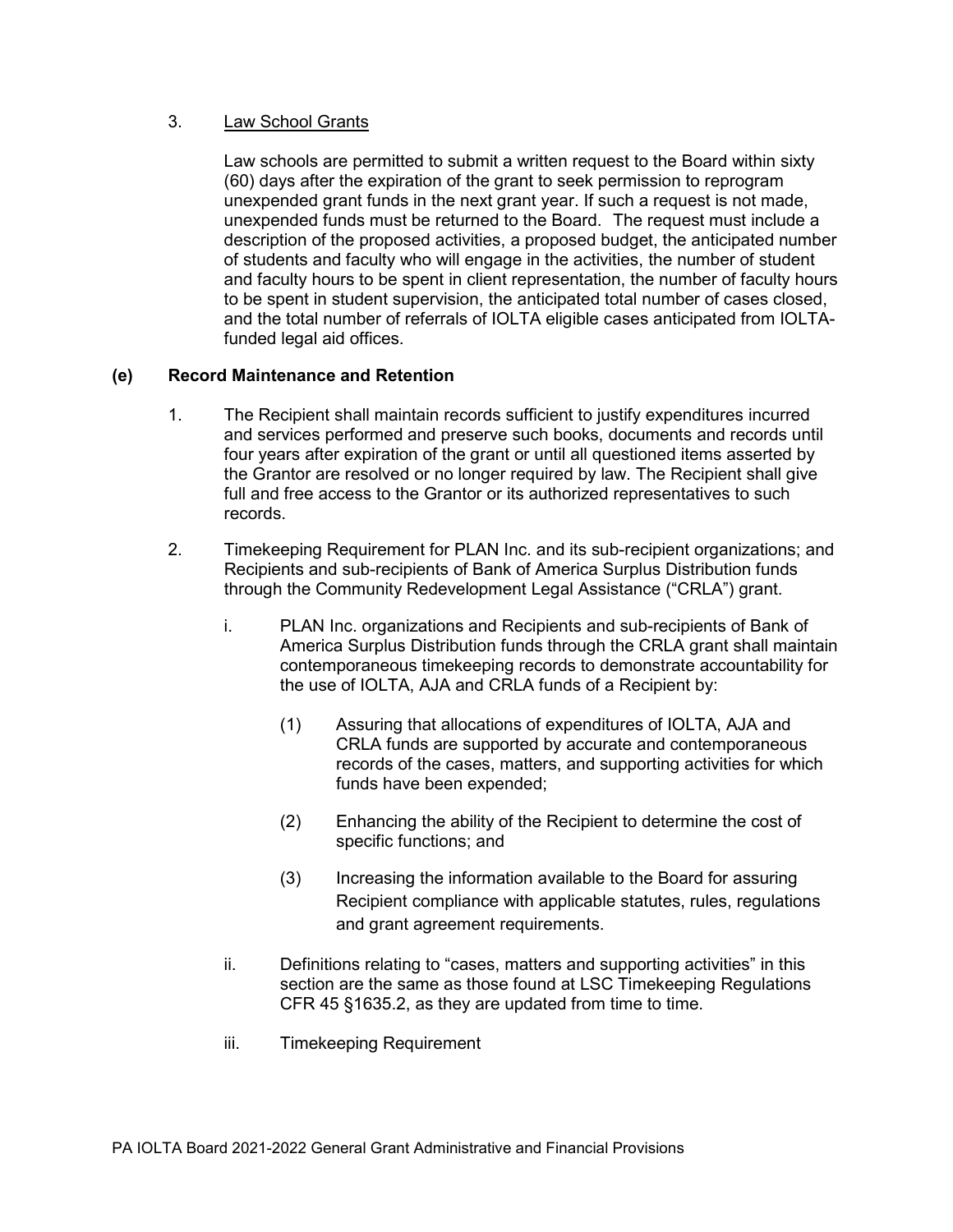- (1) All expenditures of funds for Recipient actions are, by definition, for cases, matters, or supporting activities. The allocation of all expenditures must be carried out in accordance with these Grant Provisions and Appendix B.
- (2) Time spent by attorneys and paralegals must be documented by contemporaneous time records which record the amount of time spent on each case, matter, or supporting activity.
- (3) Time records must be created contemporaneously and account for time by date and in increments not greater than one-quarter of an hour which comprise all of the efforts of the attorneys and paralegals for which compensation is paid by the Recipient.
- (4) Each record of time spent must contain: for a case, a unique client name or case number; for matters or supporting activities, an identification of the category of action on which the time was spent.
- (5) The timekeeping system must be able to aggregate time record information on both closed and pending cases by legal problem type.
- (6) PLAN Inc. or a sub-recipient organization may request a modification to specific requirements of 5000.4(e)2.iii(2) through (5) if it can demonstrate to the satisfaction of the PA IOLTA Board that the modification meets the objectives of the requirements of §5000.4(e)2.i and 5000.4(e)2.iii(1). A written request for a modification under this section must be submitted to the PA IOLTA Board by July 31 of the grant year. The request must contain a detailed description of the modification and a demonstration how such modification meets the requirements of §5000.4(e)2.i, and 5000.4(e)2.iii(1).

### **5000.5 Procedures Governing Suspension and Termination of Grants**

#### **(a) Purpose**

By providing procedures for prompt review that will insure informed deliberation by the Grantor when there is reason to believe that financial assistance to a Recipient should be suspended or terminated this clause seeks to avoid unnecessary disruption in the delivery of legal assistance to clients.

#### **(b) Definitions**

1. "Suspension" means any action temporarily suspending or curtailing financial assistance to a Recipient in whole or in part prior to the expiration of the Recipient's current grant from or contract with the Grantor.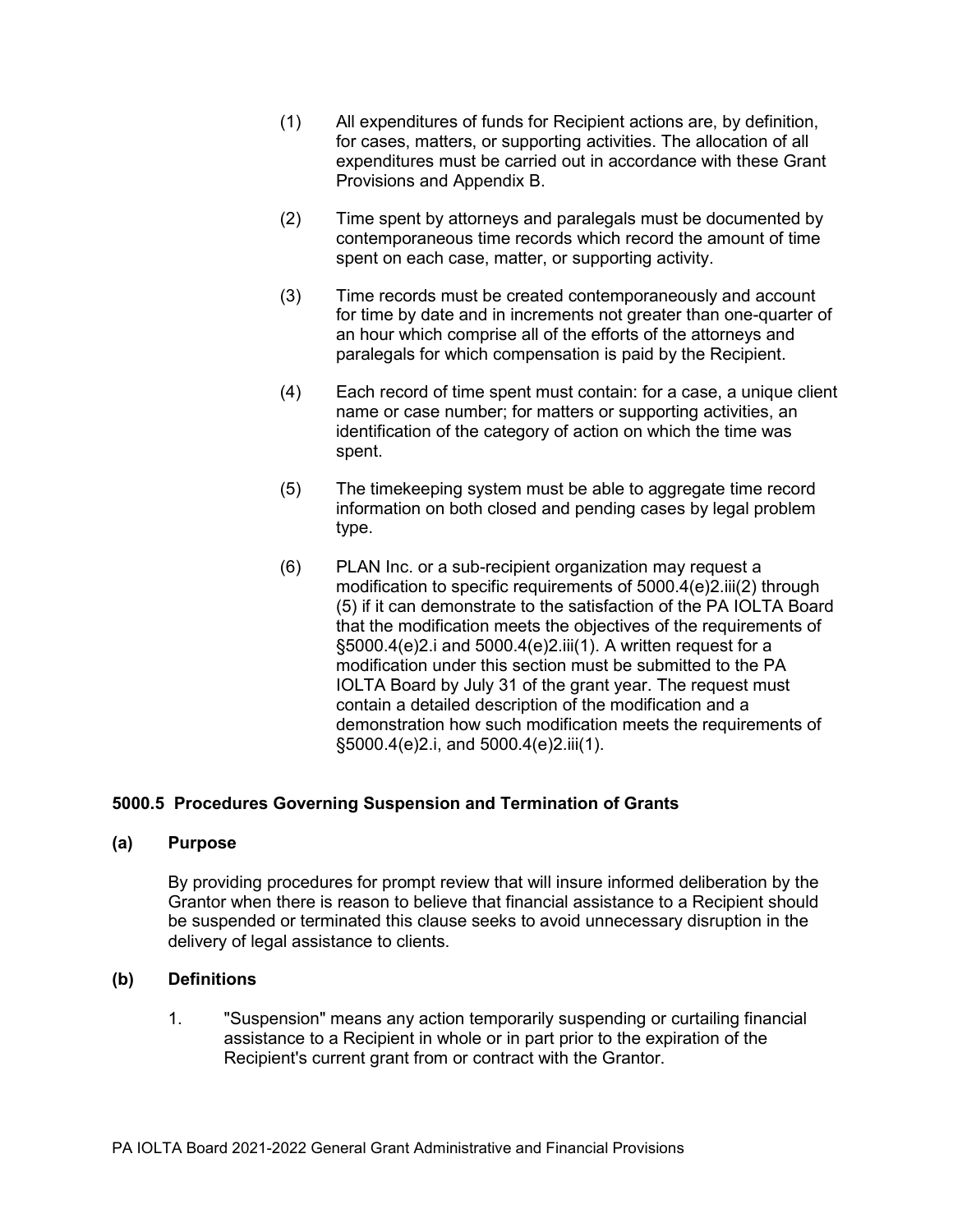2. "Termination" means a decision that financial assistance to a Recipient will be permanently terminated in whole or in part prior to expiration of the Recipient's current grant or contract.

## **(c) Default Conditions**

- 1. The Recipient shall be in default of its Grant Agreement when there has been substantial failure by a Recipient to comply with a provision of law, the grant provisions of the Pennsylvania Interest on Lawyers Trust Account Board, or a term or condition of the Recipient's current grant agreement with the Grantor; or
- 2. There has been substantial failure by a Recipient to provide high quality, economical, and effective legal assistance, as measured by generally accepted professional standards; or
- 3. There has been an occurrence of any event which would make the Recipient ineligible to receive a grant if the Recipient were applying for one at that time, or
- 4. There has been the submission of any materially false or intentionally misleading information to the Grantor or its Executive Director as a part of the Approved Budget, Budget Narrative, Financial Report, Financial Statements, or otherwise; or
- 5. There has been the failure to return unused Grant funds at the end of a Grant Period unless the Grantor has approved a carryover or it is permissible under the Board's grant provisions.

### **(d) Remedies upon Default**

In the absence of unusual circumstances, suspension or termination of a grant shall not take place unless the Grantor has given the Recipient notice of its failure and an opportunity to take effective corrective action.

In the event of a default by a Recipient, the Grantor shall have the right to do the following:

- 1. Adopt a monthly grant disbursement schedule (including recoupment of grant funds already disbursed in excess of the pro-rata current month's installment) or suspend grant disbursements and condition payment of subsequent installments or grant disbursements on the Recipient's cure of the default.
- 2. Terminate the Grant. Notwithstanding a termination of the grant, the Recipient shall be entitled to continue to receive grant funds on a monthly disbursement schedule pending final disposition of any appeal to the Grantor brought by the Recipient or sixty days after notice of termination whichever is sooner.
- 3. Demand repayment and/or recoup by deduction grant funds improperly expended by a Recipient and/or institute legal action if necessary to recover such improperly expended funds.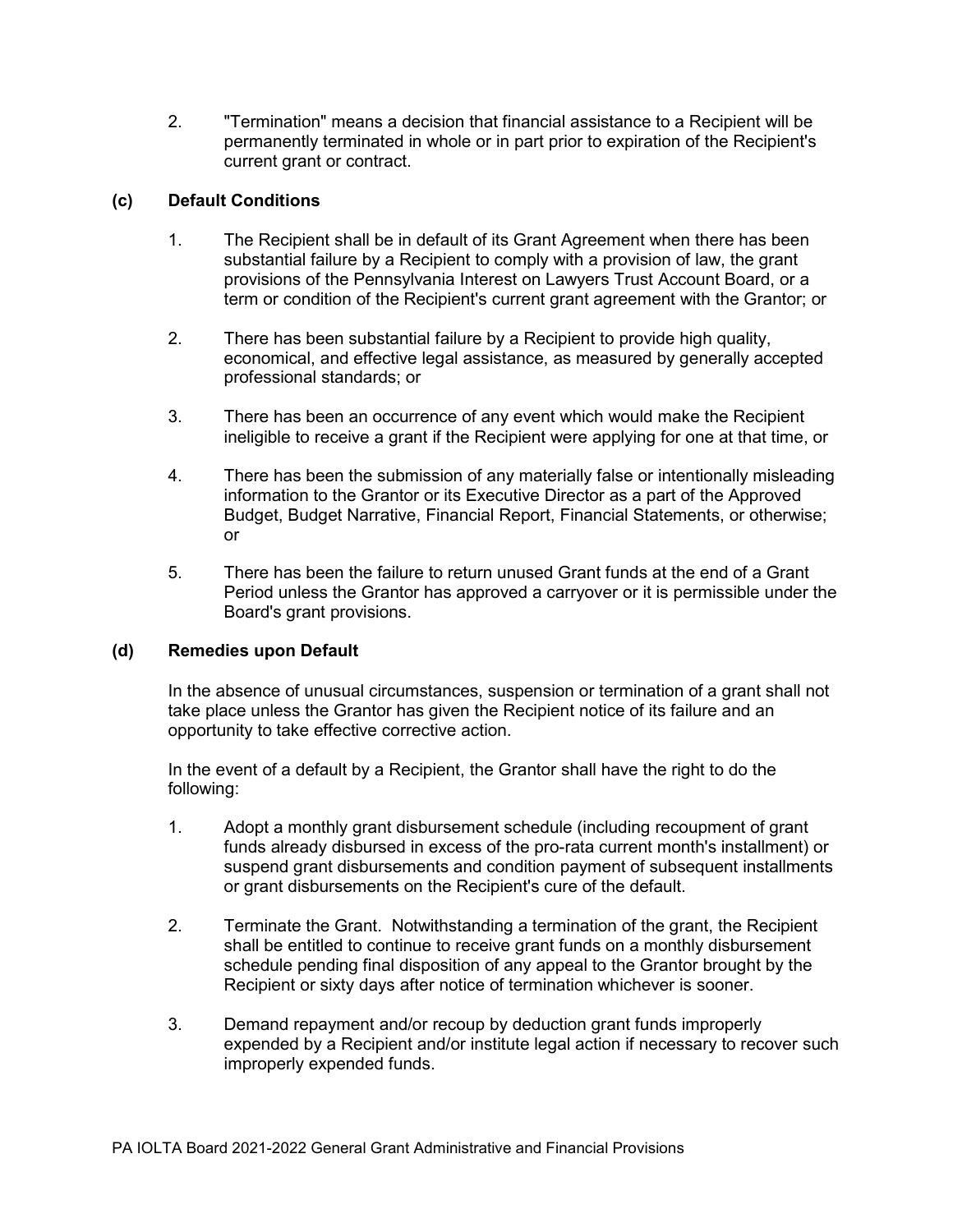## **APPENDIX A**

## **Grant Funded Law School Clinical Programs**

# **Client Satisfaction Survey**

- 1. Your name (optional)
- 2. What type of case did you have?
- 3. Were you treated courteously by the clinic personnel?

**Warehorn Sometimes** No **Communism** 

Any comments:

4. Were the legal personnel who assisted you helpful in trying to solve your problems?

Ves \_\_\_\_\_\_\_\_ No \_\_\_\_\_\_\_\_\_ Partly

5. Were you satisfied with the services you received?

Lacks Controller Monte Character Partly

Any comments:

6. Please provide any other comments or suggestions you have.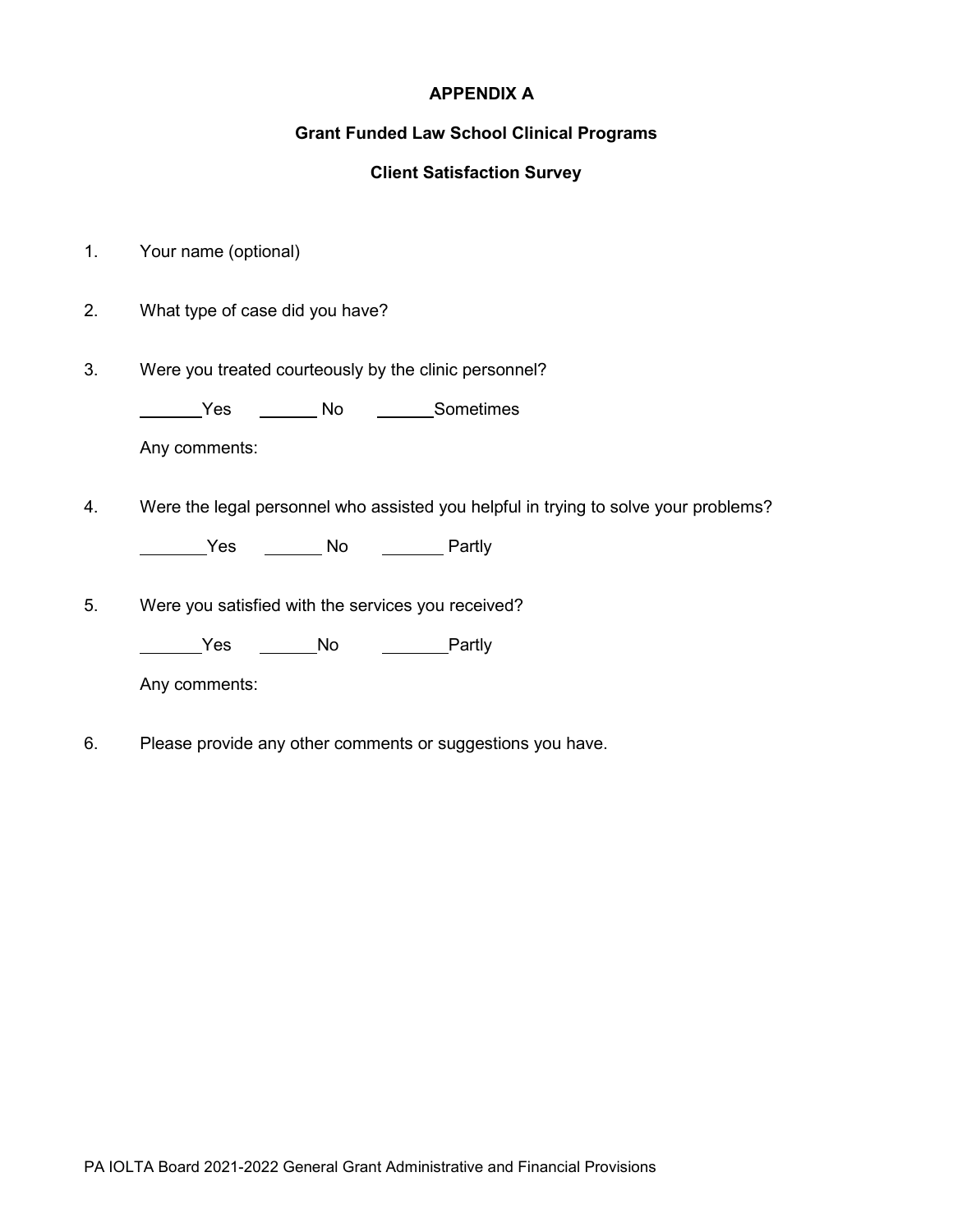# **APPENDIX B**

### **Cost and Case/Activity Allocation Principles (For PLAN Inc.)**

The cost and case/activity allocation systems used by the PLAN Inc. and its subcontractors for activities and legal representation must assure:

- 1. The system balances the benefits and expenses necessary to accomplish an acceptable conformance with cost, case and activity allocation requirements, with a goal of offering maximum efficiencies operating the system.
- 2. Requirements for the allocations systems are governed by provisions of contracts, regulations, rules, grant agreements and proposals, and applicable OMB Circulars.
- 3. The cases and activities assigned to each funding source align with grant agreements, the legal representation and/or activity goals, and, for IOLTA funding, the grantee proposal, all as modified from time to time. That is, the allocation systems must demonstrate that sources are funding activities and representation that are intended to be funded, such as a broad range of substantive areas, or agreed to specialty areas, and an appropriate mix of representation intensity (e.g., brief, extended, and extensive representation) and activities.
- 4. The cases and activities assigned to funding sources are not prohibited or restricted (e.g., impermissible lobbying, political activity, etc.) by the grant agreement and underlying authorizing statutes, rules, regulations and/or grant agreement).
- 5. No costs are attributable to the IOLTA sources indirectly if such costs are impermissible directly. For example, if over-income clients are represented, or impermissible lobbying is carried out, no direct or indirect costs of the impermissible representation are charged to the IOLTA Board sources.
- 6. If program income is generated as a result of IOLTA Board funding sources being charged for some of the costs for the activity or representation, directly or indirectly, that generated the income, such income must be apportioned to the IOLTA sources in proportion to the IOLTA sources funding of the activity that generated the income, according to a reasonable and manageable methodology. For example, if a legal services program has a funding source that pays for a program activity or representation based on a per activity/case basis, the legal services program must demonstrate that all of the costs associated with the activity (direct and indirect) are charged to the funding source to avoid an apportionment of program income to the IOLTA sources (if the costs exceed the amount of the fee, such costs can be among those allocated to the IOLTA sources providing the activities/representation are permitted as indicated in item 1 above). To further illustrate, if a program receives an attorney fee award, its case/cost allocation methodology must demonstrate that the funding source to which the attorney fee case had been assigned, had sufficient funding during the term of the attorney fee case representation to fully pay for all of the activities and case representations that had been assigned to that funding source, otherwise the legal services program must apportion an appropriate share of the attorney fee award to the IOLTA sources.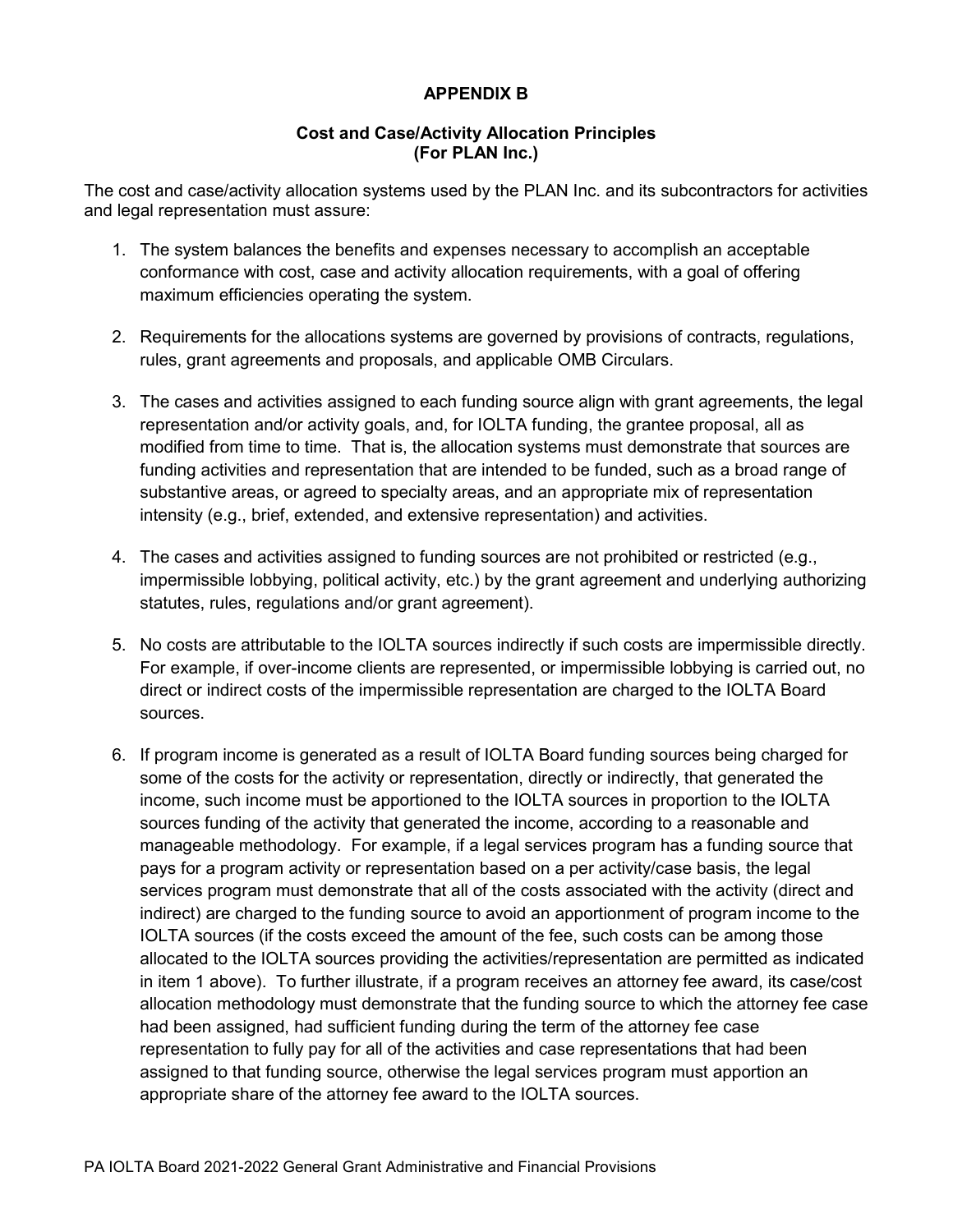- 7. All costs are reasonable and necessary to the representation and/or activity assigned, and other guidance of Office of Management and Budget Circulars, such as, the costs were: actually incurred during the period, in accordance with accounting policies and procedures, and consistently applied among the various funding sources and over time.
- 8. Timely (i.e., at least quarterly, for funding sources that require this) and accurate grant reports are produced by the methodology.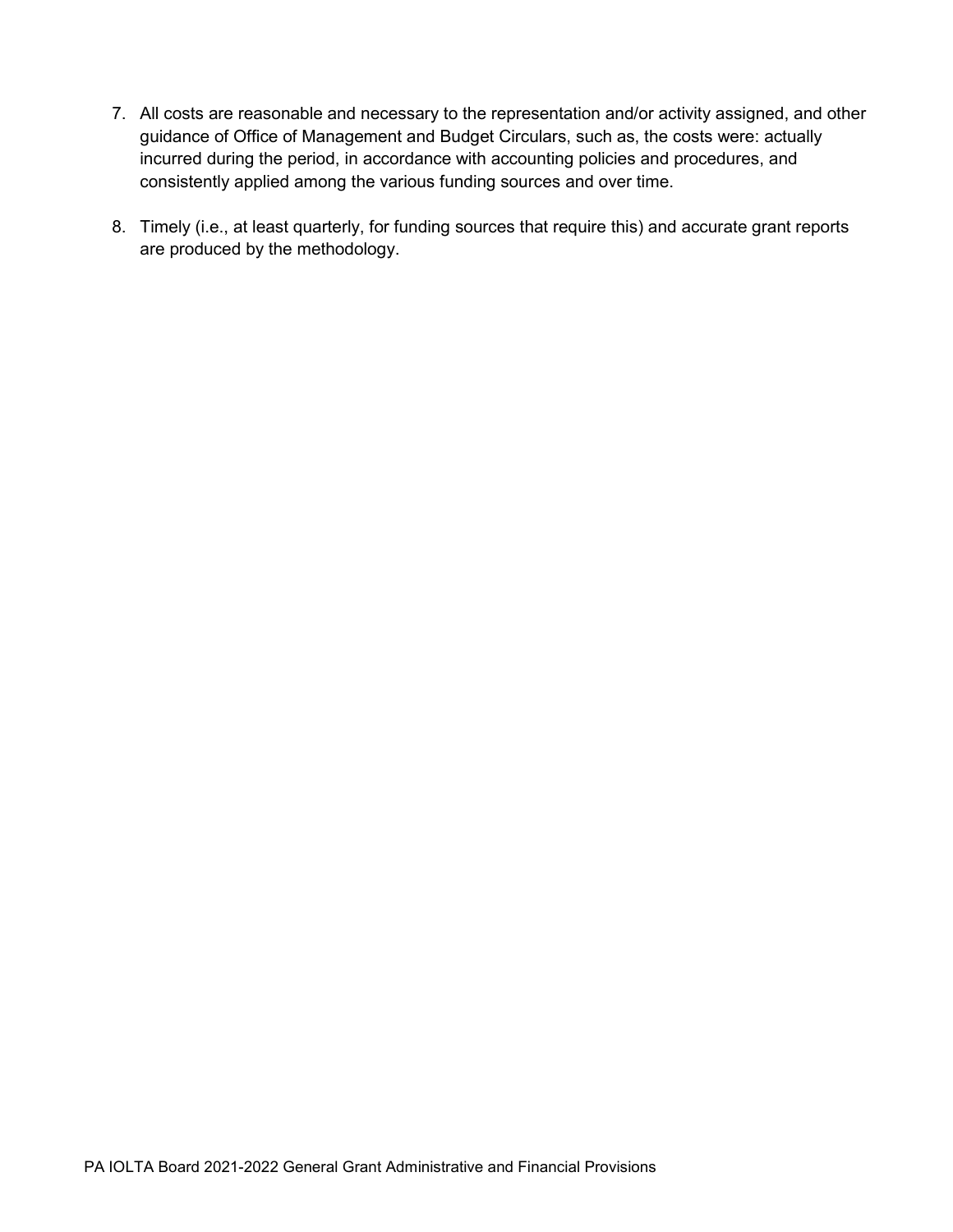# **APPENDIX C**

# **Grant Funded Law School Clinical Programs**

# **IOLTA Alumni Pro Bono Sample Survey Template**

1. What year did you graduate? (Note: Each cycle, law schools should poll new classes of alumni. Your first surveys issued as part of the 2016-2017 cycle set your baseline years.)

- ☐ 1-year
- ☐ 3-year
- ☐ 5-year

2. Which category best describes your current employer?

- $\Box$  Legal aid organization
- $\Box$  Other non-profit organization
- ☐ Government
- ☐ Judiciary
- ☐ Academia
- ☐ Private practice
- ☐ In-house counsel
- ☐ None of the above

3. Did you participate in any of the following clinics while in school? (Note: Law schools should provide a list of all IOLTA-funded clinics offered by the school in the years being surveyed.)

- ☐ IOLTA-funded clinic #1
- $\Box$  IOLTA-funded clinic #2
- ☐ IOLTA-funded clinic #3
- $\Box$  IOLTA-funded clinic #4
- ☐ IOLTA-funded clinic #5

 $\overline{\phantom{a}}$  , where  $\overline{\phantom{a}}$ 

 $\overline{\phantom{a}}$  , where  $\overline{\phantom{a}}$ 

4. Please list any external placements and/or fellowships that you participated in while in law school:

\_\_\_\_\_\_\_\_\_\_\_\_\_\_\_\_\_\_\_\_\_\_\_\_\_\_\_\_\_\_\_\_\_\_\_\_\_\_\_\_\_\_\_\_\_\_\_\_\_\_\_\_\_\_\_\_\_\_\_\_\_\_\_\_\_\_\_\_\_\_\_\_\_\_\_\_  $\mathcal{L}_\text{max}$  , and the contribution of the contribution of the contribution of the contribution of the contribution of the contribution of the contribution of the contribution of the contribution of the contribution of t

5. Please provide the total number of pro bono cases handled in the last year where a lowincome client received assistance in a civil matter:

6. How many of those cases were referred by a pro bono or legal aid organization?